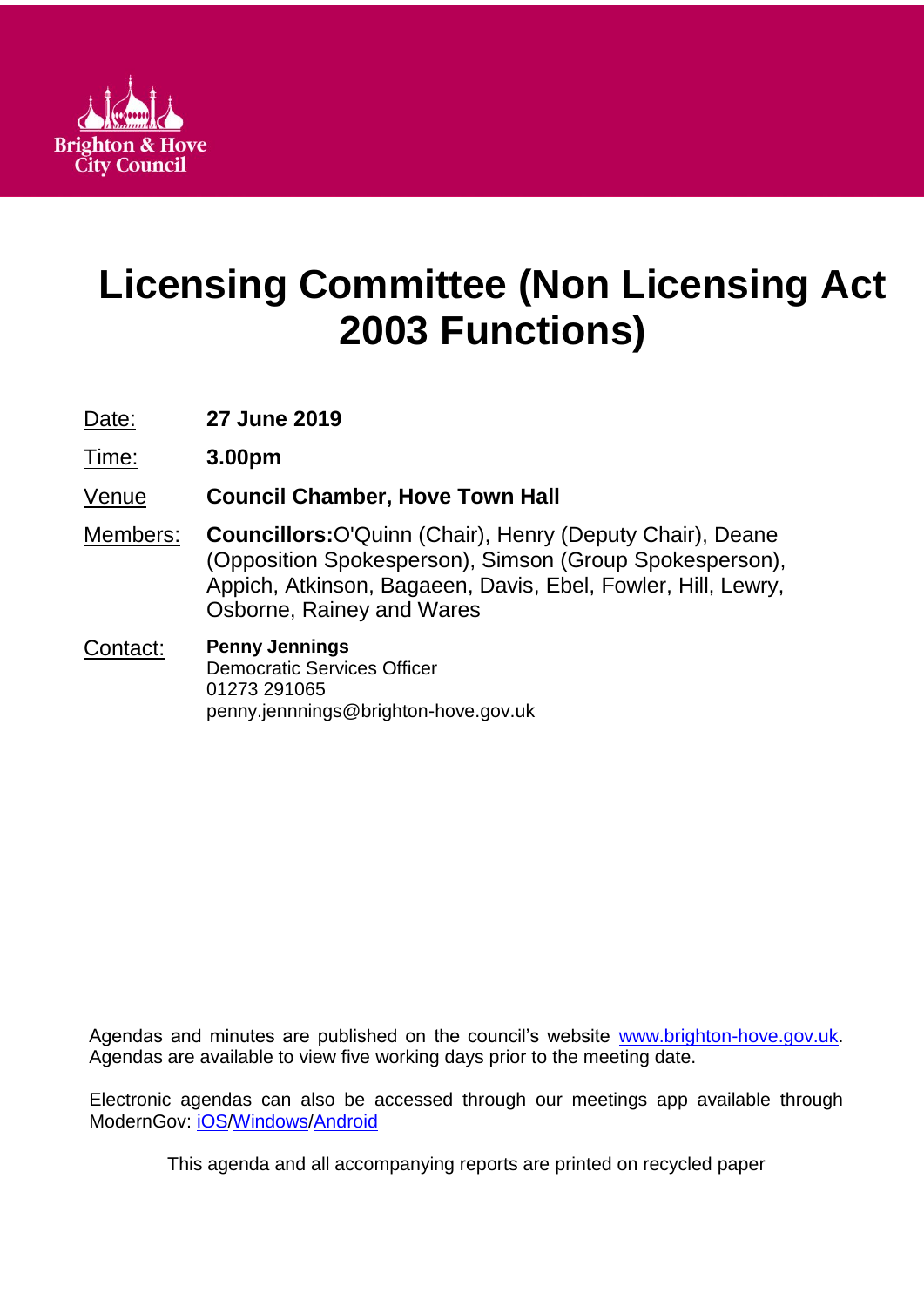#### **PART ONE Page**

#### **1 PROCEDURAL BUSINESS**

**(a) Declaration of Substitutes:** Where Councillors are unable to attend a meeting, a substitute Member from the same Political Group may attend, speak and vote in their place for that meeting.

#### **(b) Declarations of Interest:**

- (a) Disclosable pecuniary interests
- (b) Any other interests required to be registered under the local code;
- (c) Any other general interest as a result of which a decision on the matter might reasonably be regarded as affecting you or a partner more than a majority of other people or businesses in the ward/s affected by the decision.

In each case, you need to declare

- (i) the item on the agenda the interest relates to;
- (ii) the nature of the interest; and
- (iii) whether it is a disclosable pecuniary interest or some other interest.

If unsure, Members should seek advice from the committee lawyer or administrator preferably before the meeting.

**(c) Exclusion of Press and Public:** To consider whether, in view of the nature of the business to be transacted, or the nature of the proceedings, the press and public should be excluded from the meeting when any of the following items are under consideration.

*NOTE: Any item appearing in Part Two of the Agenda states in its heading the category under which the information disclosed in the report is exempt from disclosure and therefore not available to the public.*

*A list and description of the exempt categories is available for public inspection at Brighton and Hove Town Halls.*

### **2 MINUTES OF THE PREVIOUS MEETING 7 - 12**

Minutes of the meeting held on 14 March 2019 (copy attached)

#### **3 CHAIR'S COMMUNICATIONS**

#### **4 PUBLIC INVOLVEMENT**

To consider the following matters raised by members of the public: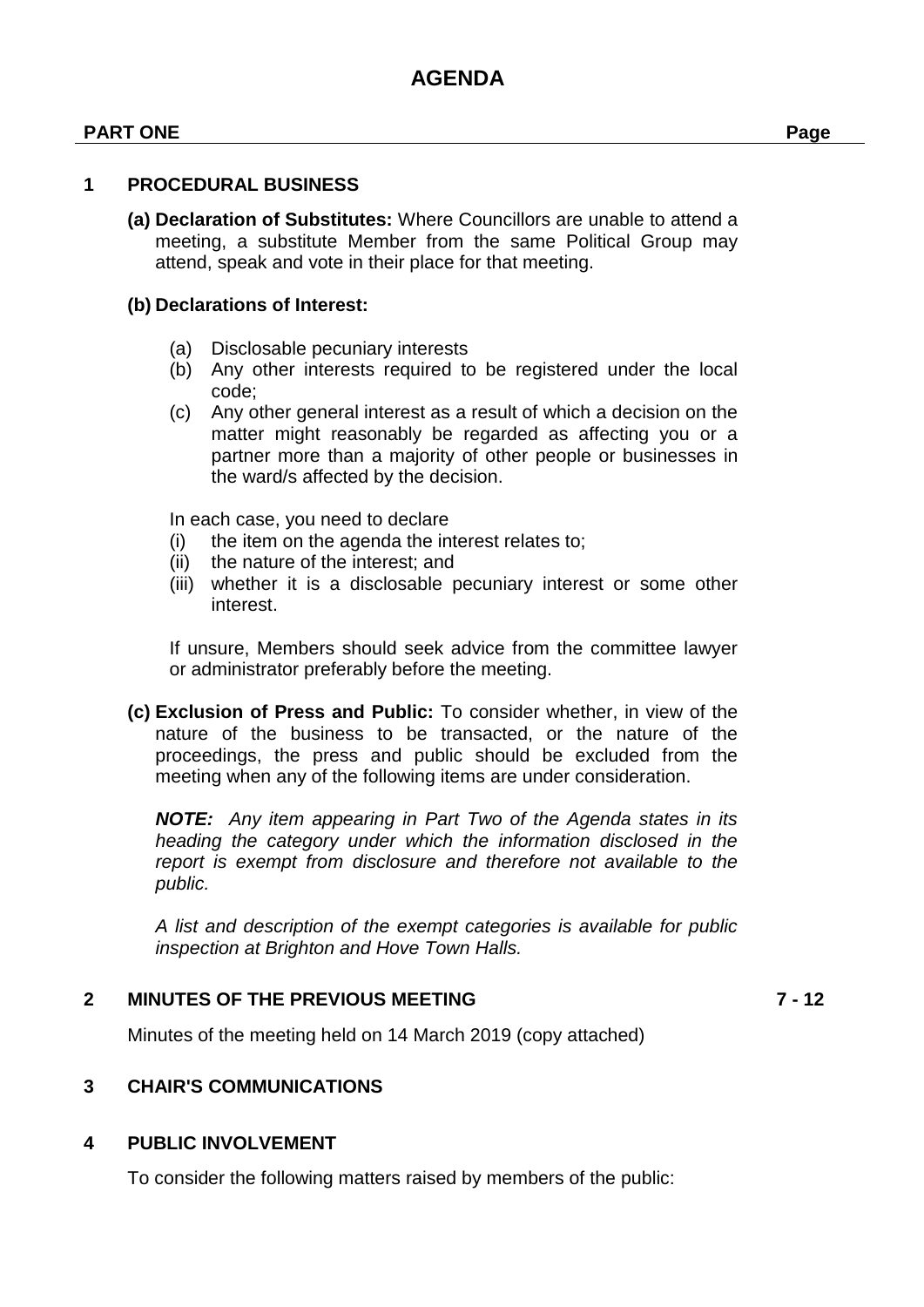- (a) **Petitions:** to receive any petitions presented to the full council or at the meeting itself;
- **(b) Written Questions:** to receive any questions submitted by the due date of 12 noon on the 21 June 2019;
- (c) **Deputations:** to receive any deputations submitted by the due date of 12 noon on the 21 June 2019

### **5 MEMBER INVOLVEMENT**

To consider the following matters raised by councillors:

- (a) **Petitions:** to receive any petitions submitted to the full Council or at the meeting itself;
- (b) **Written Questions:** to consider any written questions;
- (c) **Letters:** to consider any letters;
- (d) **Notices of Motion:** to consider any Notices of Motion referred from Council or submitted directly to the Committee.

#### **6 HACKNEY CARRIAGE FARE REVIEW 13 - 36**

Report of the Executive Director, Communities, Neighbourhoods and Housing (copy attached)

*Contact Officer: Jim Whitelegg Tel: 01273 292438 Ward Affected: All Wards*

#### **7 HACKNEY CARRIAGE AND PRIVATE HIRE DRIVER ENFORCEMENT AND MONITORING 37 - 44**

Report of the Executive Director, Neighbourhoods, Communities and Housing (copy attached)

*Contact Officer: Jim Whitelegg Tel: 01273 292438 Ward Affected: All Wards*

# **8 ITEMS REFERRED FOR COUNCIL**

To consider items to be submitted to the [Insert Date] Council

meeting for information.

*In accordance with Procedure Rule 24.3a, the Committee may determine that any item is to be included in its report to Council. In addition, any Group may specify one further item to be included by notifying the Chief Executive no later than 10am on the eighth working day before the Council meeting at which the report is to be made, or if the Committee meeting take place after this deadline, immediately at the conclusion of the Committee meeting*